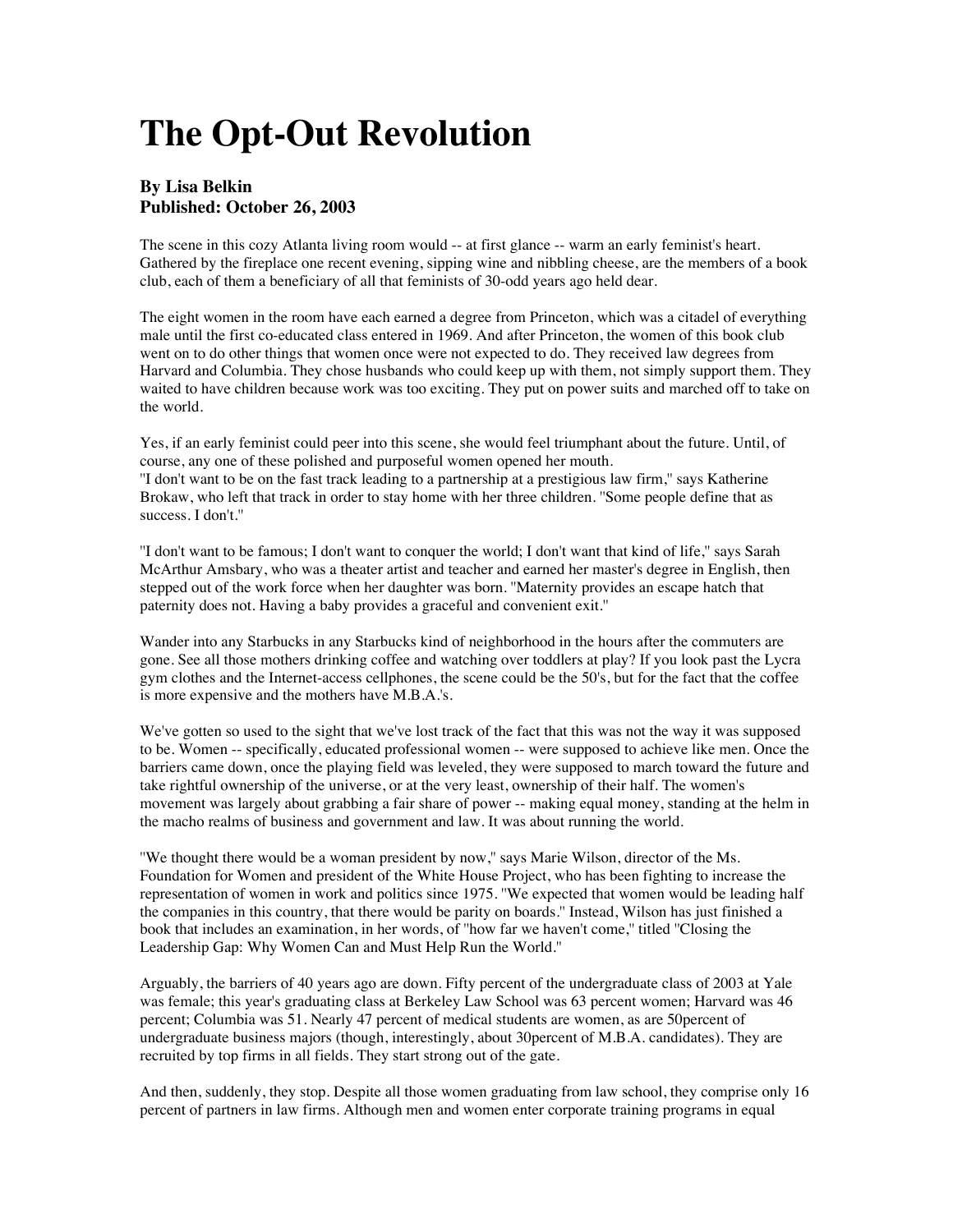numbers, just 16 percent of corporate officers are women, and only eight companies in the Fortune 500 have female C.E.O.'s. Of 435 members of the House of Representatives, 62 are women; there are 14 women in the 100-member Senate.

Measured against the way things once were, this is certainly progress. But measured against the way things were expected to be, this is a revolution stalled. During the 90's, the talk was about the glass ceiling, about women who were turned away at the threshold of power simply because they were women. The talk of this new decade is less about the obstacles faced by women than it is about the obstacles faced by mothers. As Joan C. Williams, director of the Program on WorkLife Law at American University, wrote in the Harvard Women's Law Journal last spring, ''Many women never get near'' that glass ceiling, because ''they are stopped long before by the maternal wall.''

Look, for example, at the Stanford class of '81. Fifty-seven percent of mothers in that class spent at least a year at home caring for their infant children in the first decade after graduation. One out of four have stayed home three or more years. Look at Harvard Business School. A survey of women from the classes of 1981, 1985 and 1991 found that only 38 percent were working full time. Look at professional women in surveys across the board. Between one-quarter and one-third are out of the work force, depending on the study and the profession. Look at the United States Census, which shows that the number of children being cared for by stay-at-home moms has increased nearly 13 percent in less than a decade. At the same time, the percentage of new mothers who go back to work fell from 59 percent in 1998 to 55 percent in 2000.

Look, too, at the mothers who have not left completely but have scaled down or redefined their roles in the crucial career-building years (25 to 44). Two-thirds of those mothers work fewer than 40 hours a week -- in other words, part time. Only 5 percent work 50 or more hours weekly. Women leave the workplace to strike out on their own at equally telling rates; the number of businesses owned or co-owned by women jumped 11 percent since 1997, nearly twice the rate of businesses in general.

Look at how all these numbers compare with those of men. Of white men with M.B.A.'s, 95 percent are working full time, but for white women with M.B.A.'s, that number drops to 67 percent. (Interestingly, the numbers for African-American women are closer to those for white men than to those for white women.)

And look at the women of this Atlanta book club. A roomful of Princeton women each trained as well as any man. Of the 10 members, half are not working at all; one is in business with her husband; one works part time; two freelance; and the only one with a full-time job has no children.

Social scientists -- most of them women -- have made a specialty in recent years of studying why all this is so. Joan Williams (''Unbending Gender''), Sylvia Ann Hewlett (''Creating a Life''), Arlie Russell Hochschild (who coined the phrase ''the second shift'') and Felice N. Schwartz (who made popular the phrase ''the mommy track''), to name just a few, have done important work about how the workplace has failed women.

But to talk to the women of the book club -- or to the women of a San Francisco mothers' group with whom I also spent time, or the dozens of other women I interviewed, or the countless women I have come to know during the four years I have reported on the intersection of life and work -- is to sense that something more is happening here. It's not just that the workplace has failed women. It is also that women are rejecting the workplace.

I say this with the full understanding that there are ambitious, achieving women out there who are the emotional and professional equals of any man, and that there are also women who stayed the course, climbed the work ladder without pause and were thwarted by lingering double standards and chauvinism. I also say this knowing that to suggest that women work differently than men -- that they leave more easily and find other parts of life more fulfilling -- is a dangerous and loaded statement.

And lastly, I am very aware that, for the moment, this is true mostly of elite, successful women who can afford real choice -- who have partners with substantial salaries and health insurance -- making it easy to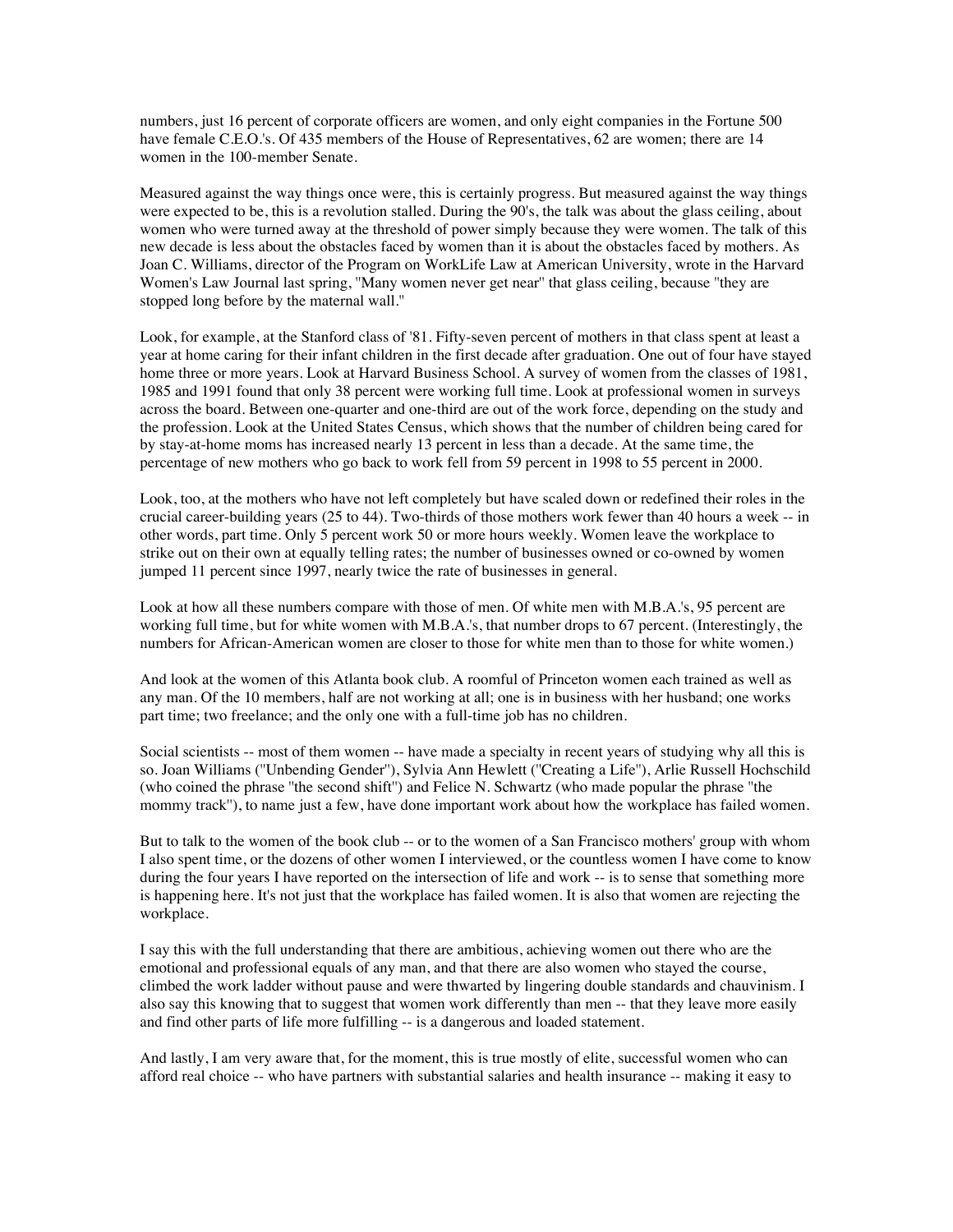dismiss them as exceptions. To that I would argue that these are the very women who were supposed to be the professional equals of men right now, so the fact that so many are choosing otherwise is explosive. As these women look up at the ''top,'' they are increasingly deciding that they don't want to do what it takes to get there. Women today have the equal right to make the same bargain that men have made for centuries -- to take time from their family in pursuit of success. Instead, women are redefining success. And in doing so, they are redefining work.

Time was when a woman's definition of success was said to be her apple-pie recipe. Or her husband's promotion. Or her well-turned-out children. Next, being successful required becoming a man. Remember those awful padded-shoulder suits and floppy ties? Success was about the male definition of money and power.

There is nothing wrong with money or power. But they come at a high price. And lately when women talk about success they use words like satisfaction, balance and sanity.

That's why a recent survey by the research firm Catalyst found that 26percent of women at the cusp of the most senior levels of management don't want the promotion. And it's why Fortune magazine found that of the 108 women who have appeared on its list of the top 50 most powerful women over the years, at least 20 have chosen to leave their high-powered jobs, most voluntarily, for lives that are less intense and more fulfilling.

It's why President Bush's adviser Karen Hughes left the White House, saying her family was homesick and wanted to go back to Austin. It's why Brenda C. Barnes, who was the president and C.E.O. of Pepsi-Cola North America, left that job to move back to Illinois with her family. And it's why Wendy Chamberlin, who was ambassador to Pakistan, resigned, because security concerns meant she never saw her two young daughters.

Why don't women run the world?

Maybe it's because they don't want to.

Attitudes cluster in place and time. This is particularly true of a college campus, where one-quarter of the student population turns over every year. Undergraduates tend to think that the school they find is the one that always was, with no knowledge of the worldview of those even a few short years before. Looked at that way, the women of the Atlanta book club are a panoramic snapshot of change.

Sally Sears, the oldest of the group, entered Princeton in the fall of 1971. Women had been fully admitted two years earlier, and the school was still very much a boys club. Sears had gone to a small public school in Alabama and entered college ''very conscious of being a representative of women and a representative of the South.'' As she describes it, the air was electric with feminism. ''Margaret Mead came to talk one night, and I was stunned by how penetrating her questions were about what it was like to be the first women,'' she says. ''I thought, my God, she's thinking of us as Samoans.''

Upon graduation in 1975, Sears felt both entitled and obligated to make good. ''The clear message was, 'You've been given the key to a kingdom that used to be denied to people like you,''' she says. ''It never occurred to me that my choices would be proscribed. I could have anything I wanted.''

What she wanted, at first, was to be "a confirmed single person, childless, a world traveler." She spent a couple of years running The Childersburg Star, a small Alabama newspaper owned by her family, and then, in 1978, she took a job on the air at a television station in Birmingham. That led to a job in Memphis, followed by a yearlong trip around the world, then another TV job in Dallas. By 1984 she was on the air in Atlanta, where she became a local celebrity and where she met Richard Belcher, a fellow reporter and now a local anchor. They were married in 1988, when Sears was 35.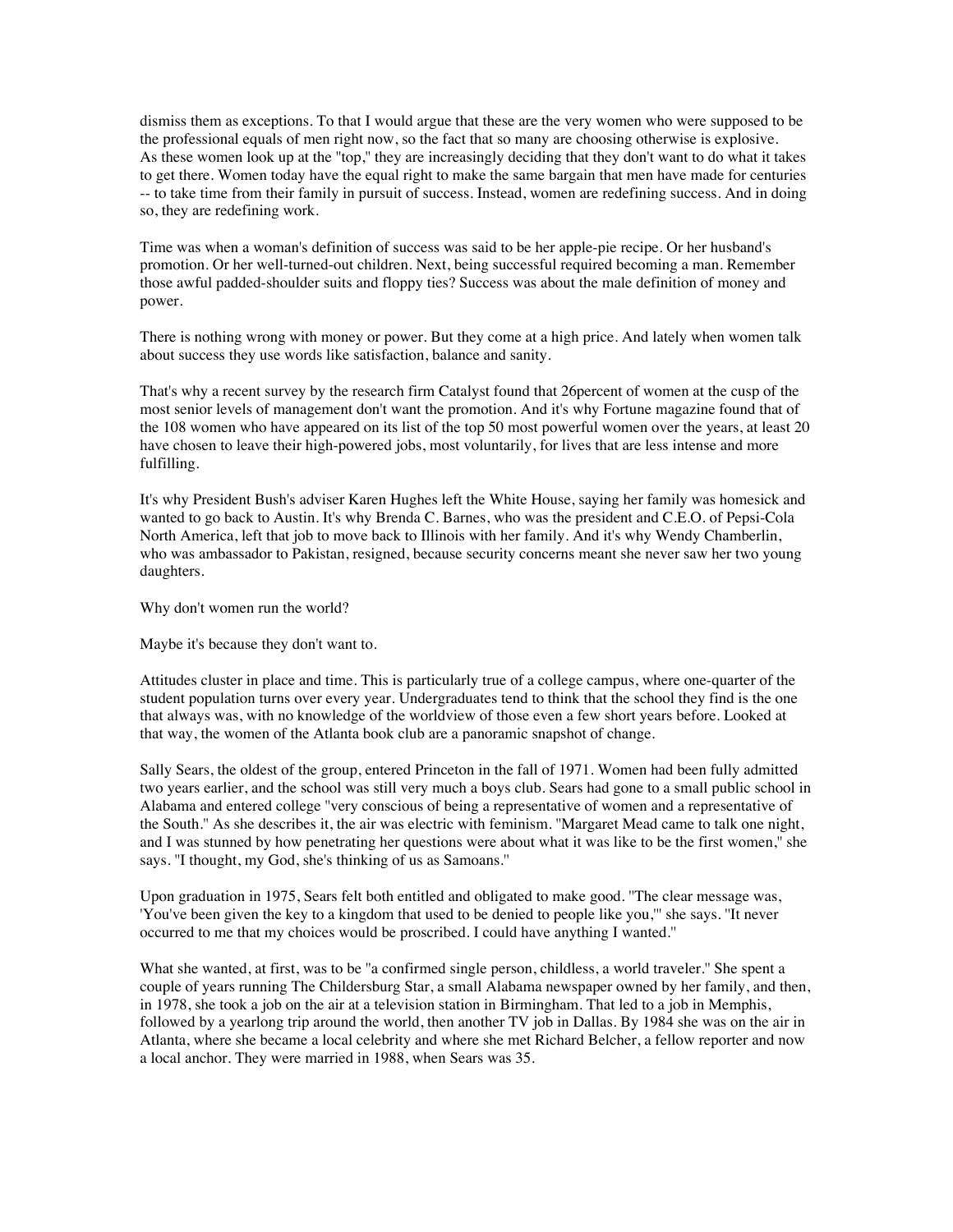Three years later, their son, Will, was born. Soldiers of feminism take only the shortest of maternity leaves, and as soon as Sears recovered from her C-section she was back at work. The O.J. Simpson trial was the first real test of what she calls ''work plus love plus a child,'' because both she and her husband were sent out to California for the duration. ''I got my mom and dad to bring Will out, and we all camped out at the New Otani Hotel for a few weeks,'' she says. ''I was determined not to blink.''

By the time Katherine Brokaw arrived on campus, seven years after Sears got there, women were no longer a curiosity. ''I guess I knew I was a significant minority,'' Brokaw says, ''but I never felt like I didn't belong there.''

Clearly she belonged there. She'd been scoring off the charts on tests since she started taking them, and by seventh grade she was a serious student of Latin and French. In high school she added ancient Greek and slam-dunked her SAT's. Two of the best classics departments in the country were at Princeton and Harvard; she was accepted to both and chose Princeton.

When Brokaw and her classmates spoke of the future, it was not about blazing paths, as Sears's generation had done, but it was certainly not about fitting work around motherhood either. ''I always knew I wanted to get married and have children,'' she says, ''but I was looking at careers in terms of what would I find intellectually stimulating and personally fulfilling.''

Brokaw thought briefly about pursuing a Ph.D. in classics. Worried that she would chafe within the ivory tower, she opted for law school instead. Because she would be paying for her law degree herself, she worked for several years -- first as the principal speechwriter for Gov. Thomas Kean of New Jersey and then as the speechwriter for the March of Dimes Foundation. She began Columbia Law School in the fall of 1987. There she met a student at the business school, and they were married in 1990.

Success followed her to Columbia, in the form of a spot on a prestigious law journal, internships at New York's top law firms and a job offer from every firm to which she applied. She also nabbed a clerkship with a federal judge and then went on to become an associate at the firm of Davis Polk & Wardwell.

After Brokaw had been at Davis Polk for a year, her husband was offered a position in Atlanta that was worth the move. The change was particularly appealing to Brokaw, because Atlanta offered her something that Manhattan could not -- an easy commute. ''I could practice law in a top firm and still be only 10 minutes from home,'' she says. ''It seemed like an ideal way to have children and a career.''

Three years later she became pregnant for the first time and went into labor at the office at 9:30 one November night. During her three-month maternity leave she had access to the firm's e-mail system through her laptop and then went back to work full time, ''which was always my intention.''

At first, she says, her new equation was ''more manageable'' than she had expected. She had a ''wonderful nanny,'' and for a couple of months, her workload was relatively light. Her hours were regular; she took her breast pump to the office. But that didn't last. In mid-May she learned that a major case, on which she was the lead associate, had been moved up on the calendar by the presiding judge and would go to trial in mid-August.

For the next three months Brokaw worked a crushing schedule, up to 15-hour days, seven days a week, while still nursing her daughter, who was not sleeping through the night. When the trial date came, she was exhausted but prepared. That morning, though, the judge postponed the case, and by the end of the week he announced that he had taken it off his calendar indefinitely. Later Brokaw would learn that he had decided to go fishing for two weeks.

That Sears and Brokaw were schooled in different generations is made clear by the different ways they gave up their jobs. Sears took nine years to quit. And she did so with great regret. ''I would have hung in there, except the days kept getting longer and longer,'' she explains. ''My five-day 50-hour week was becoming a 60-hour week.'' As news reports could be transmitted farther and farther from the ''mother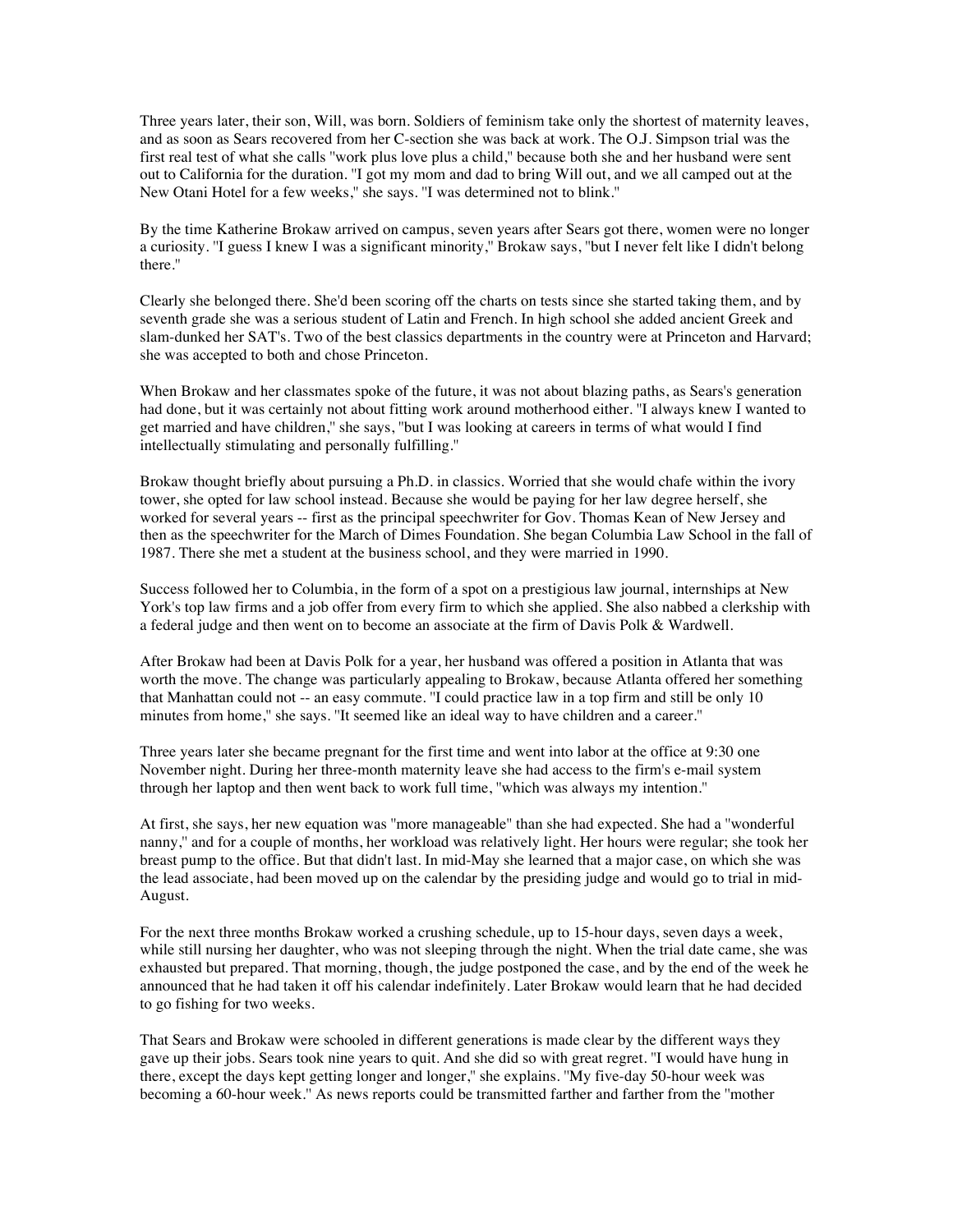ship,'' she found herself an hour or two from home when the nightly news was done. ''Will was growing up, and I was driving home from a fire,'' she says. ''I knew there would always be wrecks and fires, but there wouldn't always be his childhood.''

First she tried to reduce her schedule. ''The station would not give me a part-time contract,'' she says. ''They said it was all or nothing.'' So in August 2000, she walked away from her six-figure income and became a homeroom mom at her son's school.

"It was wrenching for me to leave Channel 2,'' she says. ''I miss being the lioness in the newsroom -- to walk through and have the interns say, 'There she goes.' It kills me that I'm not contributing to my  $401(k)$ anymore. I do feel somehow that I let the cause down.''

Brokaw, while torn about leaving, did so without nearly as much guilt or angst as Sears. She did not think for a moment that she had failed the movement, though she did wonder whether she had failed herself. Even while she was preparing for her trial she raised the possibility of a part-time schedule. She wrote a proposal that was circulated among the partners, and some back-and-forth had begun about, among other things, whether reduced hours would count as time toward partnership.

''Every once in a while I would raise my head from the grind of getting this case ready and I would say, 'Where are we with my proposal?''' she remembers. ''Finally, when the case was pulled from the calendar, I did a lot of soul-searching. My life, my home life and my new family life were at the mercy of other people's whims. The judge had chosen to go fishing. My partners had chosen not to place my request on high-enough priority.''

One night she and her husband sat down, and he asked, ''What is the ultimate goal?''

''In theory,'' she answered, ''the goal is to become a partner.''

''Does your life get better or worse if you become a partner?''

''Well, financially it gets better, but in terms of my actual life, it gets worse.''

And that is when Brokaw quit. She now cares full time for that eldest daughter, as well as the two children who followed. ''I wish it had been possible to be the kind of parent I want to be and continue with my legal career,'' she says, ''but I wore myself out trying to do both jobs well.''

Fast-forward a decade, and compare the decision that Brokaw, class of '82, made with that of Vicky McElhaney Benedict, class of '91. ''Even before I became a mother, I suspected I wouldn't go back to work,'' she says.

The Princeton Benedict entered was on its way to complete coeducation, and, she says, ''I never felt discriminated against in any way.'' From there she went to Duke University School of Law, where she met her future husband, who was there earning his M.B.A. A native of Dallas, she ''had fabulous offers from firms back home, but I didn't take them,'' she says. Though not yet engaged, she decided to follow Charlie Benedict to Atlanta instead, ''where I joined a law firm that was not as high-profile.'' She made the choice, she says, looking back on it, ''because I knew that the long-term career was going to be his.''

The couple were married in 1995. Benedict quit her law job after nine months and began working in the development office of Emory University. Her daughter was born in 1998, and she quit that job while on maternity leave. Her son was born three years later, and she says she is secure with her decision.

''This is what I was meant to do,'' she says. ''I hate to say that because it sounds like I could have skipped college. But I mean this is what I was meant to do at this time. I know that's very un-p.c., but I like life's rhythms when I'm nurturing a child.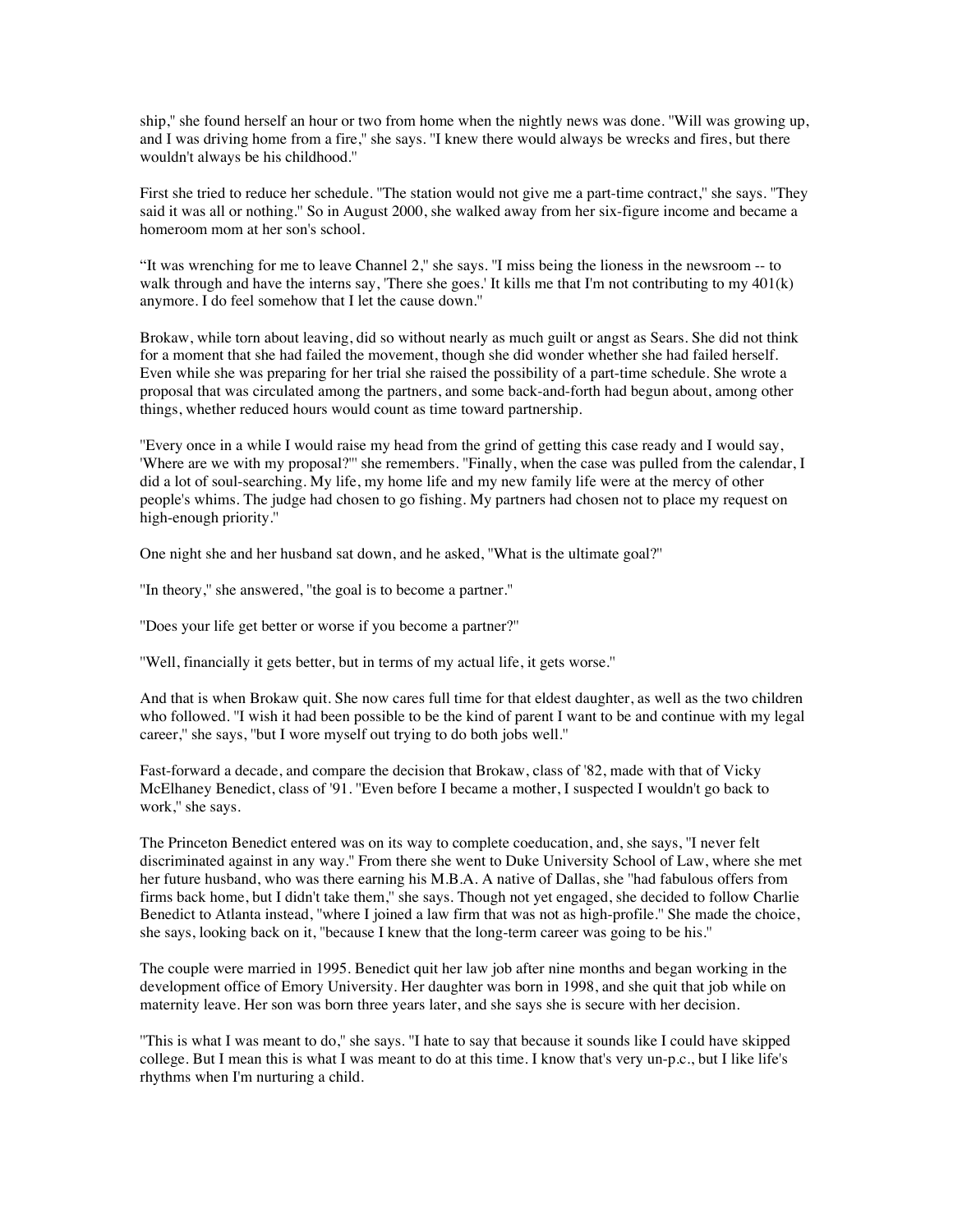''I've had people tell me that it's women like me that are ruining the workplace because it makes employers suspicious,'' she continues. ''I don't want to take on the mantle of all womanhood and fight a fight for some sister who isn't really my sister because I don't even know her.''

These are fighting words of a most retro sort, and, no doubt, a 70's feminist peering in the window would be confused at best and depressed at worst. But unmapped roads are not, de facto, dead ends. Is this a movement that failed, or one reborn? What does this evolving spectrum of demands and choices tell us about women? And what does it mean for the future?

Katherine Brokaw and I were classmates. We did not know one another well at school, but the Princeton she describes was the one that I knew too. We were told we could be anything then, which we took to mean we could do everything, and all of it at the same time. We felt powerful and privileged when it came to being women (and, let's face it, only during freshman year did we learn to actually call ourselves women). Any generalization is dangerous, but for the most part we didn't feel the same obligation to succeed as the women before us, nor were we bordering on blasé, like those who would follow.

I rarely thought about combining life and work while I was at Princeton. In fact I never remember using the two words together in the same sentence. The only choice I thought I had to make was between journalism and law. Having chosen the former, I set my sights on the highest goal I could think of -- becoming editor of this newspaper, perhaps, or at least editor of this magazine -- and figured the path would be upward and linear. Then I got down to work.

I enjoyed the work -- loved the work -- but life got in the way. My first readjustments were practical; while a national correspondent in Houston I learned you can't hop on a plane every morning to explore the wilds of Texas while leaving a nursing baby back home.

Quickly, though, my choices became more philosophical. My second son was born while I was back in New York, working as a metro reporter. I decided to leave that full-time job in the newsroom for a more flexible freelance life writing from home, and I must admit that it was not a change I made only because my children needed me. It's more accurate to say I was no longer willing to work as hard -- commuting, navigating office politics, having my schedule be at the whim of the news, balancing all that with the needs of a family -- for a prize I was learning I didn't really want.

I will never run this paper. But I will write for it, into old age, I hope, and that piece of the work is enough for me. Much of the writing I do now is in the form of a biweekly column for The Times about life and work. Over the years I have written more than 100,000 words and received more than 10,000 e-mail messages from readers on the subject. It's not a scientific sample, but it is a continuing conversation, and a surprising amount of the talk is not about how the workplace is unfair to women, but about how the relationship between work and life is different for women than for men.

''Sometimes I worry that we're really just a little bit lazier,'' Sears says. ''But in my heart of hearts, I think it's really because we're smarter. Maybe evolution has endowed us with the ability to turn back our rheostat faster, to not always charge ahead after one all-consuming thing. To prefer a life not with one pot boiling but with a lot of pots simmering; to prefer the patchwork quilt, not the down comforter. Oh, God, would you listen to these domestic analogies? Are they really coming out of my mouth?''

Sarah Amsbary also raises the question of biology. ''It's all in the M.R.I.,'' she says, of studies that show the brains of men and women ''light up'' differently when they think or feel. And those different brains, she argues, inevitably make different choices. Amsbary graduated with a degree in English, not science, in 1988, and while at Princeton she was one of the first women in the University Cottage Club, which, when I was there, was still an all-male eating club known for attracting preppy good ol' boys. I can only imagine that being the first woman in such a place was its own kind of Darwinian experience.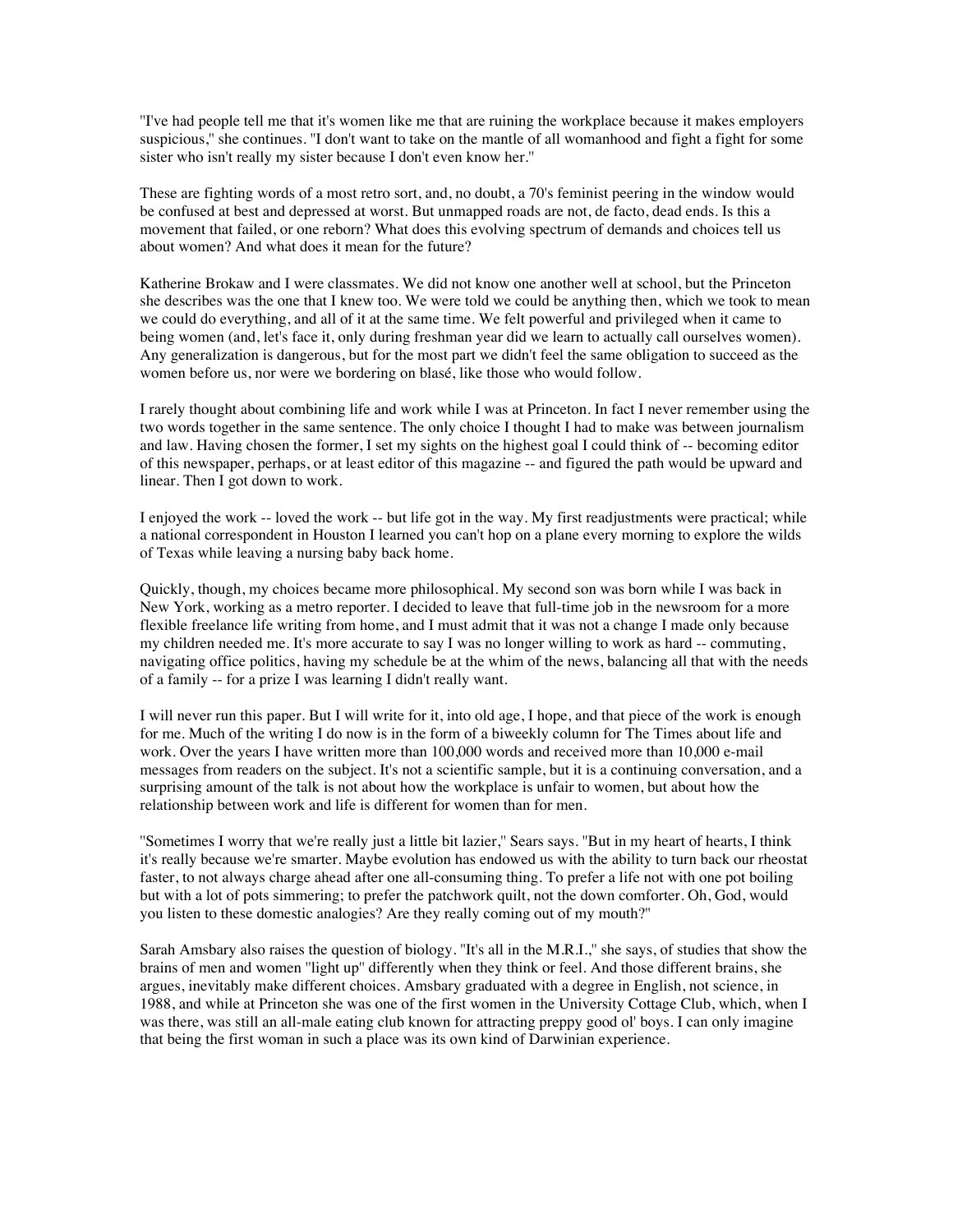When I talk to Jeannie Tarkenton, another member of the book club, biology comes up yet again. ''I think some of us are swinging to a place where we enjoy, and can admit we enjoy, the stereotypical role of female/mother/caregiver,'' Tarkenton says. ''I think we were born with those feelings.''

Tarkenton graduated in 1992 and worked first in publishing and then on the start-up of the Atlanta Girls' School, until she had her first child in 2000. She went back and worked three days a week, until her second child was born last year. ''I didn't want to work that hard,'' she says of her decision to quit completely. ''Women today, if we think about feminism at all, we see it as a battle fought for 'the choice.' For us, the freedom to choose work if we want to work is the feminist strain in our lives.''

When these women blame biology, they do so apologetically, and I find the tone as interesting as the words. Any parent can tell you that children are hard-wired from birth: this one is shy, this one is outgoing; this one is laid-back; this one is intense. They were born that way. And any student of the animal kingdom will tell you that males and females of a species act differently. Male baboons leave their mothers; female baboons stay close for life. The female kangaroo is oblivious to her young; the male seahorse carries fertilized eggs to term. Susan Allport, a naturalist, writes in her book ''A Natural History of Parenting,'' ''Males provide direct childcare in less than 5 percent of mammalian species, but in over 90 percent of bird species both male and female tend to their young.''

In other words, we accept that humans are born with certain traits, and we accept that other species have innate differences between the sexes. What we are loath to do is extend that acceptance to humans. Partly that's because absolute scientific evidence one way or the other is impossible to collect. But mostly it is because so much of recent history (the civil rights movement, the women's movement) is an attempt to prove that biology is not destiny. To suggest otherwise is to resurrect an argument that can be -- and has been -- dangerously misused.

''I am so conflicted on this,'' says Sarah Blaffer Hrdy, an anthropologist and author of ''Mother Nature: A History of Mothers, Infants and Natural Selection.'' Female primates, she says, are ''competitive'' in that they seek status within their social order. So it would follow that women strive for status too.

But there is an important qualifier. When primates compete, they do so in ways that increase the survival chances of their offspring. In other words, they do it for their children. ''At this moment in Western civilization,'' Hrdy says, ''seeking clout in a male world does not correlate with child well-being. Today, striving for status usually means leaving your children with an au pair who's just there for a year, or in inadequate day care. So it's not that women aren't competitive; it's just that they don't want to compete along the lines that are not compatible with their other goals.

''I'm very interested in my family and my environment and my work, not in forging ahead and climbing a power structure,'' Hrdy explains by way of personal illustration. ''That is one of the inherent differences between the sexes.'' Then she warns, ''But to turn that into dogma -- women are caring, men are not, or men should have power, women should not, that's dangerous and false.''

In a loftlike apartment in San Francisco, a weekly play group is meeting over lunch. Lisa Tafuri Krim is ''hands down'' the best cook in the group, the other mothers all agree, as they grab bites of her crepes with goat cheese and tomato while chasing their toddlers. The conversation, mostly about food allergies and baby music classes and coming birthday parties, occasionally drifts toward the faraway world of work. ''I got a call from a guy that I hired,'' says Krim (University of Michigan '93; Harvard Business School '98), who is working part time now at a brand-consulting firm she joined before she became pregnant. ''Now he's way ahead of me on the ladder. He calls and says, 'Hi, stay-at-home mom.'''

The women of this play group did not know each other when they were matched, purely on the basis of their children's ages, by the Golden Gate Mothers Group, an organization designed to make it easier to be a mom in San Francisco. But when they made their introductions at their first gathering more than a year ago, they saw themselves reflected in the capsule descriptions of one another's lives.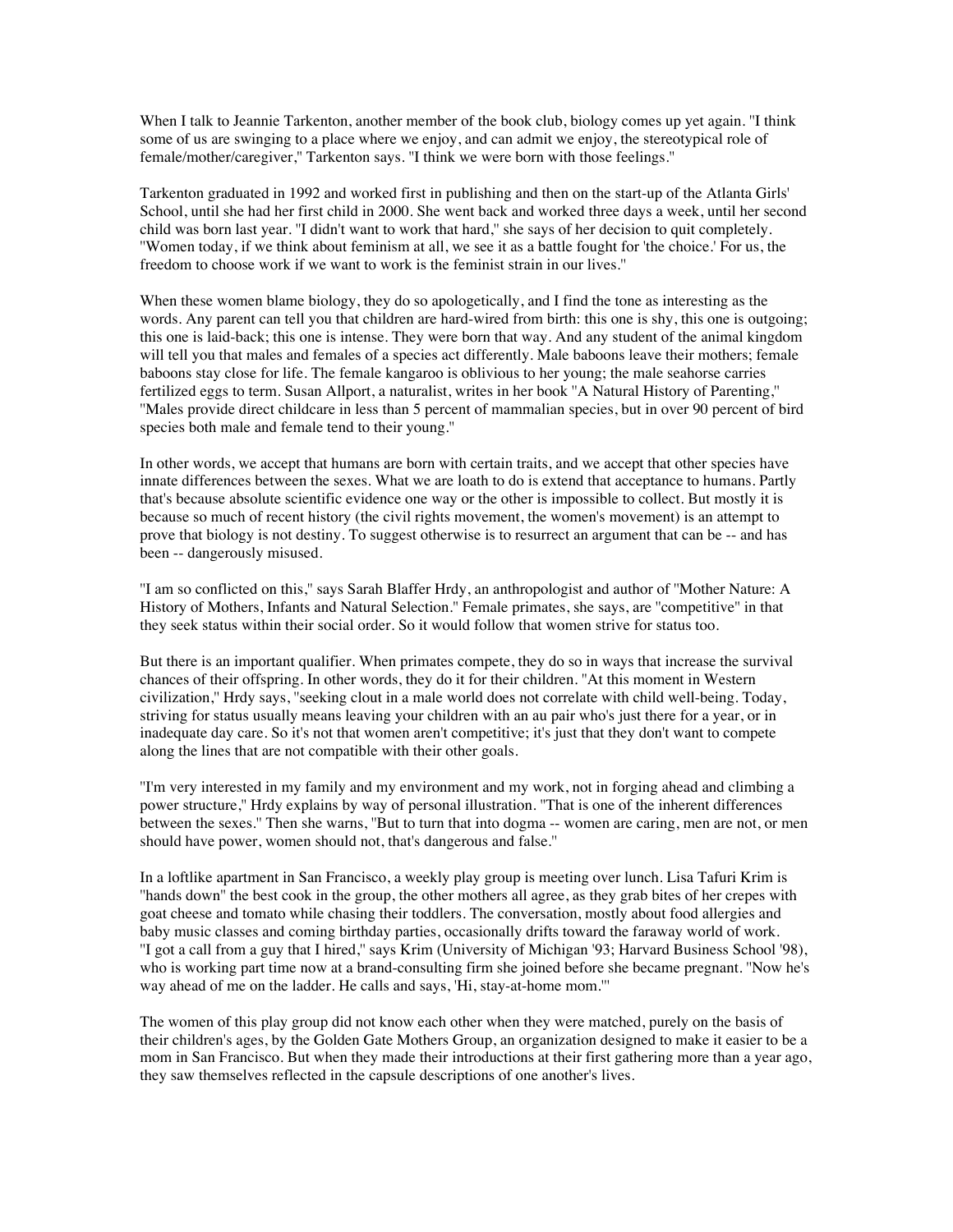''Everyone had an M.B.A.,'' says Tracey Liao Van Hooser, the only one in the present group without one, though she does have a degree from Brown University and a decade of work in advertising and marketing to add to the cumulative résumé. ''It was wonderful to find a group of women who had made the same decisions I had. This play group is the reason I feel so happy with my choice.''

Since that first meeting, and even in the months since I first spent an afternoon with them this summer, those capsule descriptions have changed. Van Hooser, still home full time with Jack, is now pregnant with her second child. Anne Kresse (Stanford '91, U.C.L.A. '98), who had been working four days a week as a senior marketing manager and spending one day with Jackson, switched to three days, then just last month, quit completely. She's pregnant again, too. Courtney Klinge, on the other hand (Colgate '88, Harvard '95), had stayed home for a year and a half with her daughters, Eliana and Paulina, but last month she went back to work three days a week.

All that coming and going, they say, is the entire point. ''This is not permanent,'' Kresse says. ''It's not black and white; it's gray. You're working. Then you're not working. Then maybe you're working part time or consulting. Then you go back. This is a chapter, not the whole book.''

Van Hooser says: ''I am not a housewife. Is there still any such thing? I am doing what is right for me at the moment, not necessarily what is right for me forever.''

Talk to any professional woman who made this choice, and this is what she will say. She is not her mother or her grandmother. She has made a temporary decision for just a few years, not a permanent decision for the rest of her life. She has not lost her skills, just put them on hold.

''I'm calling this my 'maternity leave,''' Sears says. ''As long as I have the chit on the table that says 'This is not forever,' then I feel O.K. about it.''

Brokaw agrees, protesting, ''Don't make me look like some 1950's Stepford wife.'' In the years since she left her law firm, she has helped found the Atlanta Girls' School (the same place where Tarkenton once worked) and also raised a successful challenge to a bridge that was to have spilled its traffic into her residential neighborhood. ''I use my legal skills every day.''

Don't look at her as something out of ''The Bell Jar'' either. She is not trapped. This is a choice. And don't worry for her that she will have no resources should something happen to her spouse, his career or their marriage, she insists. ''My degree is my insurance policy.''

But is it enough insurance? Not only in the event that she needs to go back to work, but also when the time comes, that she wants to. Because at the moment, it is unclear what women like these will be able to go back to. This is the hot button of the work-life debate at the moment, a question on which the future of women and work might well hinge. For all the change happening in the office, the challenge of returning workers -- those who opted out completely, and those who ratcheted back -- is barely even starting to be addressed.

If that workplace can reabsorb those who left into a career they find fulfilling, then stepping out may in fact be the answer to the frustrations of this generation. If not, then their ability to balance life and work will be no different than their mothers', after all.

On the one hand, there are examples out there of successful women whose careers were not linear. Shirley Tilghman, president of Princeton and the first woman to run the university, spent years deflecting administrative jobs -- exactly the sort of jobs that traditionally lead to becoming university president. And Ann Fudge, now chairman and C.E.O. of Young & Rubicam, left the fast track for two years to travel the world with her husband and help start a tutoring program for African-American children.

There are also trends working in these women's favor. One legacy of the dot-com era is that nonlinear career tracks are more accepted and employers are less put off by a résumé with gaps and zigzags. Second,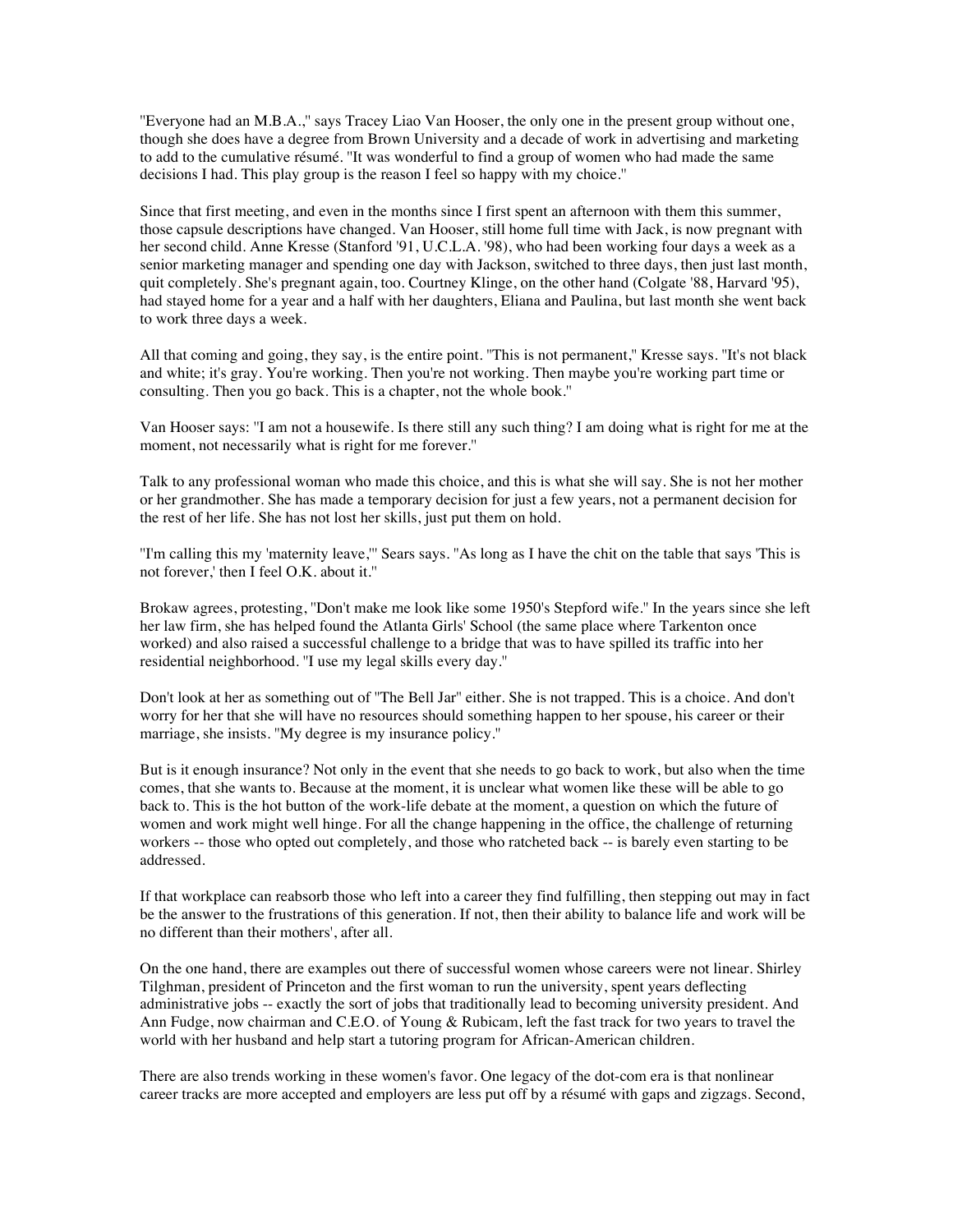a labor shortage is looming in the coming decade, just as this cohort of women may well be planning to reenter the work force.

On the other hand, the current economy is hardly welcoming to re-entrants, and the traditional workplace structure does not include a Welcome Back mat. ''As a society we have become very good at building offramps,'' says Sylvia Ann Hewlett, who caused a stir last year with her book, ''Creating a Life,'' which postulated that the more successful the woman the less likely she was to marry or have children. ''But we are seriously lacking onramps.''

Hewlett has recently founded the Center for Work-Life Policy and, along with Cornel West, a Princeton professor, and Carolyn Buck Luce, a senior partner at Ernst  $&$  Young, has created a task force to study what she calls the ''hidden brain drain'' of women and minorities from the work force. (I have been invited to join that group.) Task-force members include representatives from a wide range of power bases -- large law firms, accounting firms, investment banks and universities -- who are coming to recognize that it is not enough to promote and retain talent. You have to acknowledge that talented workers will leave, and you have to find a way to help them come back.

The task force begins its work this winter. But Hewlett's preliminary research makes her pessimistic about what today's women will face when they want to return to work. At any given time, she says, ''two-thirds of all women who quit their career to raise children'' are ''seeking to re-enter professional life and finding it exceedingly difficult. These women may think they can get back in,'' she said, when I told her of what I had been hearing in San Francisco and Atlanta and on my own suburban street, where half the women with children at home are not working and where the jobs they quit include law partner and investment banker. ''But my data show that it's harder than they anticipate. Are they going to live to the age of 83 and realize that they opted out of a career?''

If so, they say they are braced for the trade-off. ''I don't know how you just step out for three to five years until your kids are in kindergarten and then announce to the world that you're ready to pull out your résumé and take on the challenging, fulfilling job that you deserve,'' Kresse says. ''If and when I go back, it may never be full time. So given that I'm going to be a part-time person, is it also a given that my male colleagues are going to get ahead of me? Or is it going to be a meritocracy where talent really does matter most? I can't know that now.''

Some are already preparing for re-entry by working part time. Sally Sears is one. The same television station that refused to give her a part-time contract in 2000 has started calling her in for periodic projects: a week of work during the summer while her son was at camp; five days straight when the Legislature opened its session. ''The benefit to them is they get a seasoned, savvy reporter to grab the ball and run,'' she says. ''And the benefit to me -- I get to say no.''

Brokaw was asked back, too, but she declined -- for now. In the years since she left, her law firm has allowed several litigators to work a shorter week, and she has watched them struggle. One of those litigators, a member of the book club who would not let me use her name, asks: ''How do you litigate part time? It's supposed to be 10 to 5 -- at a law firm, that's part time -- but lately I've been working until 4 a.m. because I have a project due. It's the type of job where if something's due, you work until it's done.''

For the moment, therefore, the future is a question mark. ''I assume my daughter will work,'' Jeannie Tarkenton says, ''and I want to give her some example of working women as she grows up. I plan for this example to come from me, somehow. Maybe it will be part-time work, maybe full time, or maybe just through stories about the 10 years I worked before she arrived.''

There is a powerful institution run largely by women: Princeton University. Shirley Tilghman is a molecular biologist who took the top job more than two years ago. Her provost, Amy Gutmann, is a professor of politics and was dean of the faculty before being appointed to the post by Tilghman. Of the five academic deans who report to Gutmann, three are women: Nancy Weiss Malkiel, a historian, is dean of the college; Maria M. Klawe is dean of the school of engineering; Anne-Marie Slaughter, a lawyer,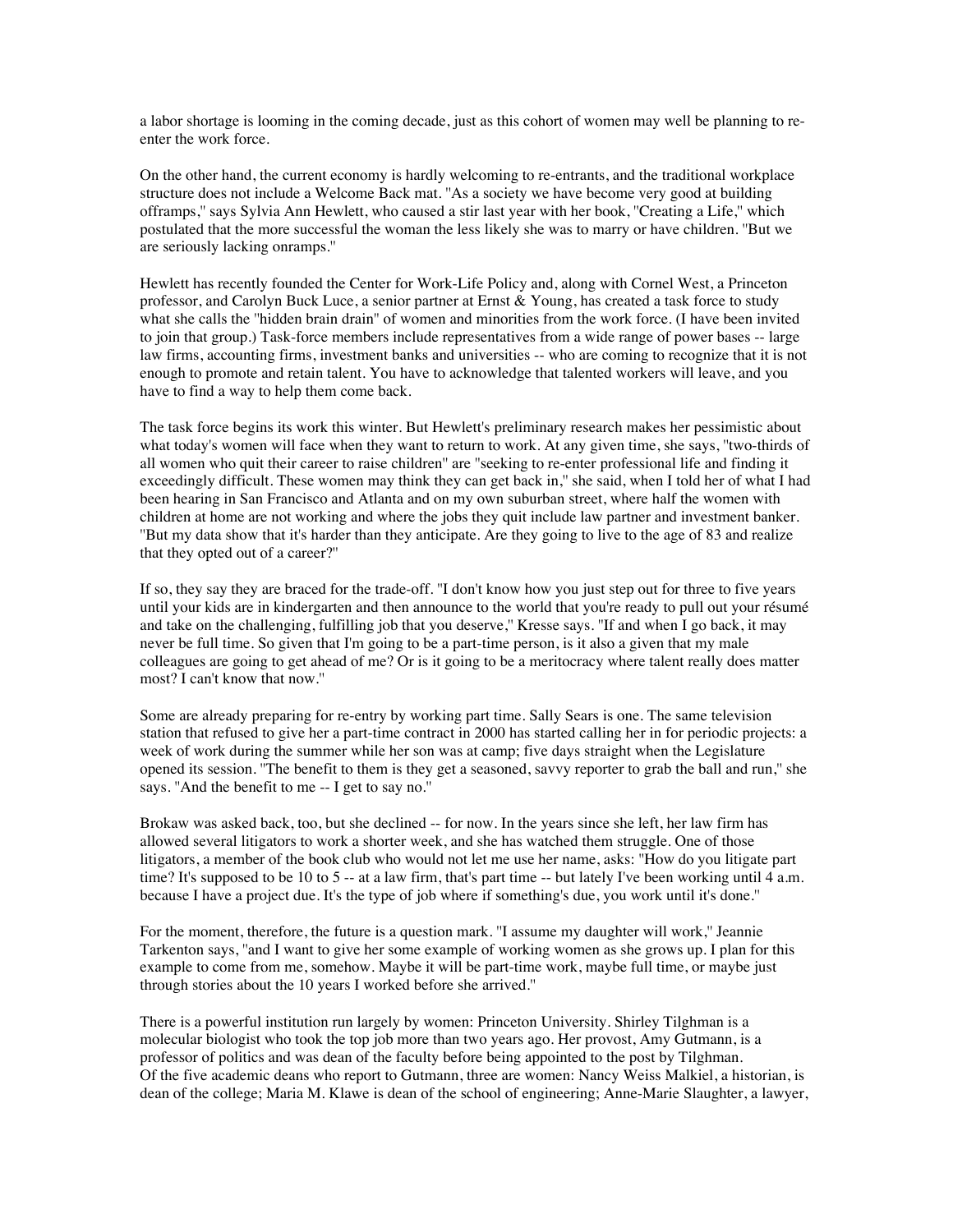is dean of the Woodrow Wilson School of Public and International Affairs. On top of that, Janet Lavin Rapelye is the new dean of admissions.

This has not gone unnoticed. One member of the class of '41 wrote to the Princeton Alumni Weekly magazine that since ''we now have a lady president and a lady second in command, to save time I recommend that the trustees promptly convert Princeton to a single-sex female university and be done with it.'' Another wrote to suggest that the name of the school be changed to ''Princesstonia.''

Tilghman says she was not really surprised by this old-guard crankiness. These were the same alums, she says, who objected to coeducation in the first place, arguing that women would not donate large amounts to their alma mater after they graduated. Meg Whitman, class of 1977 and president and C.E.O. of ebay Inc. seems to have silenced that objection with her recent \$30 million gift.

What did surprise Tilghman, though, was the reaction -- or lack of reaction -- from current female students. Last spring, after one of these new deans was appointed, The Daily Princetonian ran an editorial suggesting that the president was practicing ''gender-based affirmative action.'' Tilghman waited for the women on campus to ''rise up in protest'' at the implication that ''the only way you can possibly justify appointing a woman is in the interest of affirmative action, because, after all, it couldn't possibly be because they were the best person for the job.''

But nothing of the sort happened. ''Have these young women internalized the idea that women really do not lead?'' she asks sadly. ''There was a time when that kind of thinking would have inspired outrage.''

One such time was in 1968, when Tilghman graduated from Queens University in Kingston, Ontario. ''I am very much a child of that revolution,'' she says of the early years of the women's movement. ''I came of age at the time when Betty Friedan set things in motion, and it had a tremendous impact on my life. It opened doors for me,'' as a woman in the sciences, ''beyond a shadow of a doubt.''

Now Tilghman finds herself presiding over a new generation, one that is, arguably, more accomplished and more qualified than any that has come before, but one that is not at all sure what to do with all that talent. She raised her son and daughter on her own (she was divorced when her children were young), and she is more than aware of the compromises made both at work and at home. She sees the effect those compromises have had, particularly on her daughter, a 2003 Princeton graduate.

''A life in science, combined with motherhood, meant leaving undone a lot of things I might have wanted to do,'' she says. ''There were books I wished I had read, courses I wished I had taken, community service I wished I had done, places I wished I had seen, friends I wished I had made -- but time constraints made this impossible.'' Her daughter, she says, ''is not as ambitious as I was. I think she saw the trade-offs that I made as ones she might not be prepared to make herself. She is looking for more balance in her life.''

Other members of that generation seem to feel the same way, Tilghman says. She and I had dinner one night in a dining room of Prospect House, where university presidents, including Woodrow Wilson, used to live. We were joined there by Gutmann and Slaughter. Pointing at them, Tilghman said, ''I think that for every one person who looks at an Amy or an Ann-Marie and says, 'I want to be like her,' there are three who say, 'I want to be anything but her.'''

Tilghman is now a leader. In that role she wonders how to educate women to enter this shades-of-gray world and how to create an environment for her own staff that encourages a balanced life. But Tilghman is also a scientist, and she suspects that policies and committees, while crucially important, cannot change everything. And she wonders whether evolution has done both men and women a disservice.

''My fantasy is a world where there are two kinds of people -- ones who like to stay home and care for children and ones who like to go out and have a career,'' she says. ''In this fantasy, one of these kinds can only marry the other.'' But the way it seems to work now is that ambitious women seem to be attracted to